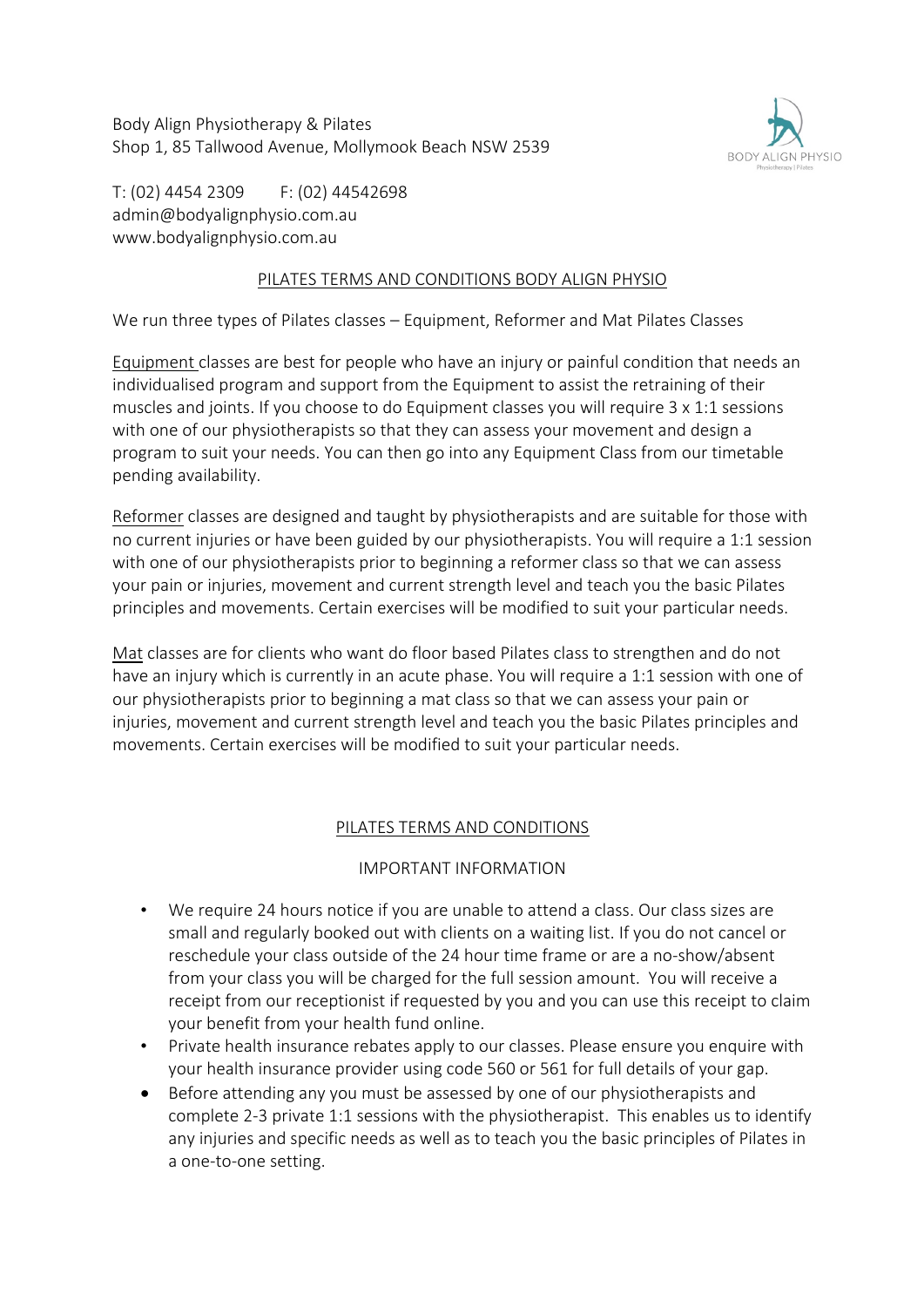## *Single Session Passes*

- Single Sessions are valid for 1 month and are activated on the date of purchase.
- Sessions are non-refundable and are not transferable between individuals and cannot be extended unless you are injured, in which case we will request a medical certificate. Extensions due to medical reasons must be requested before the expiry date.

## *Session Packs*

- 10 Session Packs are valid for 6 Months and are activated on the date of your first class booking. This excludes Pilates Mat Classes that expire at end of each school term.
- 5 Session Packs are valid for 3 months and are activated on the date of your first class booking. This excludes Pilates Mat Classes that expire at end of each school term.
- Session Packs are non-refundable and are not transferable between individuals and cannot be extended unless you are injured, in which case we will request a medical certificate. Extensions due to medical reasons must be requested before the expiry date. Session packs cannot be shared with more than one person as all session packs are for individual use only.
- Pack Direct Debits Pack Direct Debits are activated on the date of your first class booking, automatically renewing on the same day every 10 weeks. Direct Debits are nonrefundable and are not transferable between individuals and cannot be extended unless you are injured, in which case we will request a medical certificate. Extensions due to medical reasons must be requested before the expiry date.
- If you wish to cancel your Pack Direct Debit payment, please give us 7 days written notice via email to admin@bodyalignphysio.com.au to stop the payments. If you wish to stop Pilates you must complete the remaining sessions of your pack as these can not be refunded or transferred to other clients.

# *Bookings, Attendance & Payment*

- A minimum of two people are required for a class to proceed for both equipment and reformer classes. A minimum of four people are required for a class to proceed for mat classes. You will be contacted via text, phone or email should a class be cancelled. Please be aware classes are on a first come first serve basis. To avoid disappointment, classes can be booked up to 6 months in advance.
- Bookings are made online or in the studio. Call (02)44542309 (if it is out of reception hours please leave a message and we will get back to you promptly or Email: admin@bodyalignphysio.com.au
- Payment must be made upon booking, no exceptions. To book into a class you must either have prepurchased sessions in your account or pay at the time of booking at Body Align Physio.
- If a class you particularly want is fully booked please sign up for the waiting list. Due to our 24 hour cancellation policy there is movement in the classes. Should a place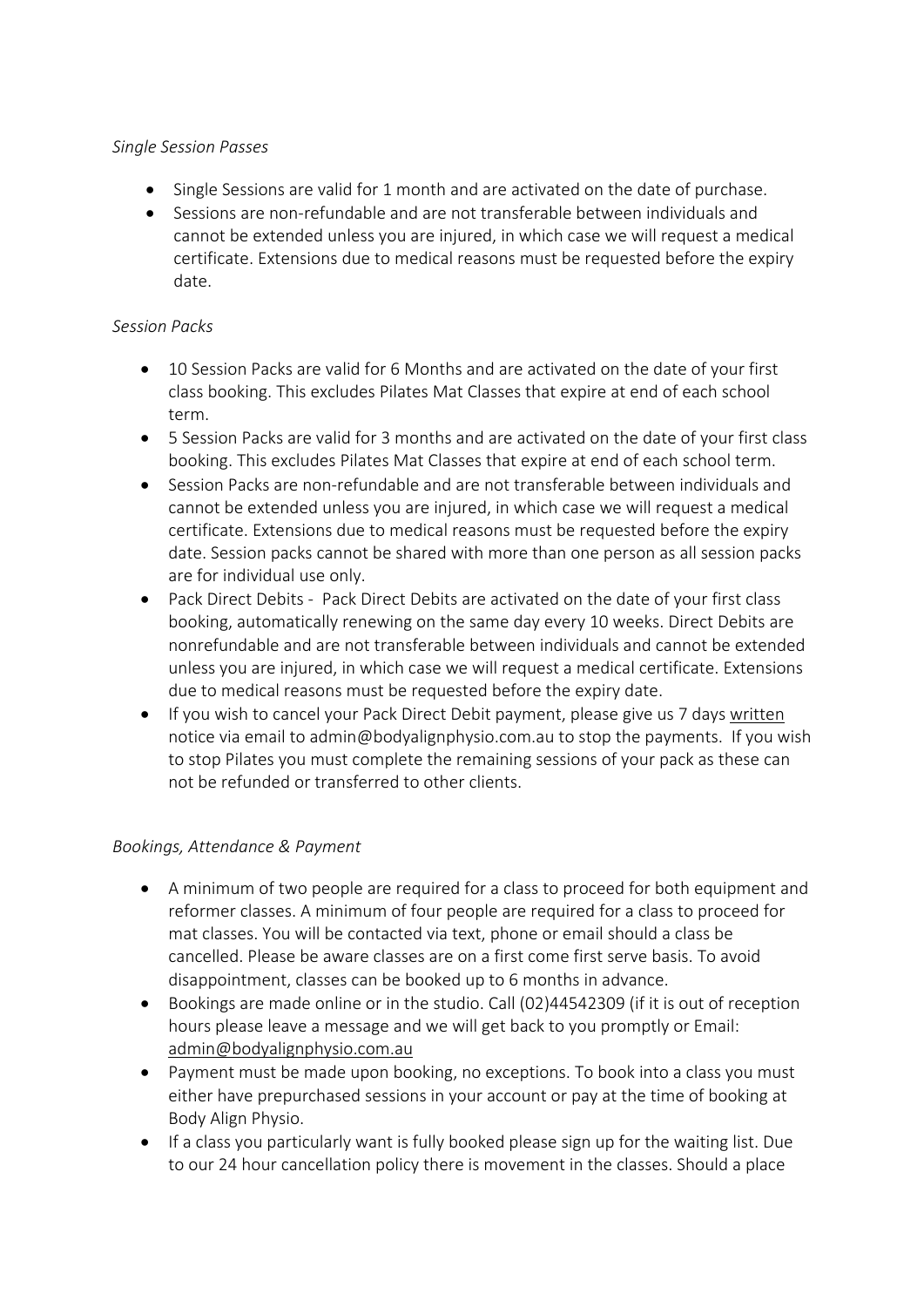become available then you will receive either an email or text from us offering you a place in the class. Please notify us if you receive an email from us if you can attend or not.

- Make-up classes It is the participants responsibility to arrange their own makeup class and in some instances unfortunately this may not be possible. Please note in each ten week block you are able to do this a maximum of two occasions and are required to give us at least 24 hours notice. Make up classes MUST be completed within that class pack.
- Pack Renewals and New Term bookings: *Reformer and Equipment Pilates –* 2 weeks before your 10 week pack is complete you will receive an message notifying that your pack is to be renewed via deducting from your nominated credit card on the start of the 10<sup>th</sup> week of the pack. The date will be specified that your payment will be deducted. This will ensure you can give us 7 days notice if you are not continuing Pilates at Body Align Physio.
- *Mat Pilates -* At the end of week 7, the next term of classes will be available for bookings and people already in those time slots will be given priority. If there is a participant that does not wish to continue in the next block, then the spot will be made available to the next person on the waiting list for that time/day. Payment must be made upon booking, no exceptions.
	- Physiotherapists reserve the right to restrict clients to a particular class type for safety reasons; and Physiotherapists reserve the right to turn clients away if they do not have the correct medical clearance.
	- You can attend our Pilates classes during pregnancy but please ensure you notify the Physiotherapist so that correct modifications can be made.
	- Sessions are not transferable to another individual and cannot under any circumstances be used by another person. If someone other than the person booked into the class arrives to use the session, they will be turned away from the class – or asked to create an account and purchase their own sessions.

# *Gift Cards*

If you have reveived a gift card you must contact Body Align Physio and quote your gift card number to redeem it. Gift cards are transferable but not refundable. If it is out of reception hours please leave a message and we will get back to you promptly. Gift cards are valid for 24 months from date of purchase.

### *Cancellations*

Our class sizes are small and can fill quickly. This is why our Cancellation Policy exists which all clients must adhere to:

- Group classes: Cancellations need to be made more than 24 hours prior to your class beginning. We understand that sometimes unforeseen circumstances can arise but we have to be strict, fair and consistent with all clients, therefore, no exceptions will be made.
- Private 1:1 sessions: A 24 hour cancellation policy applies.